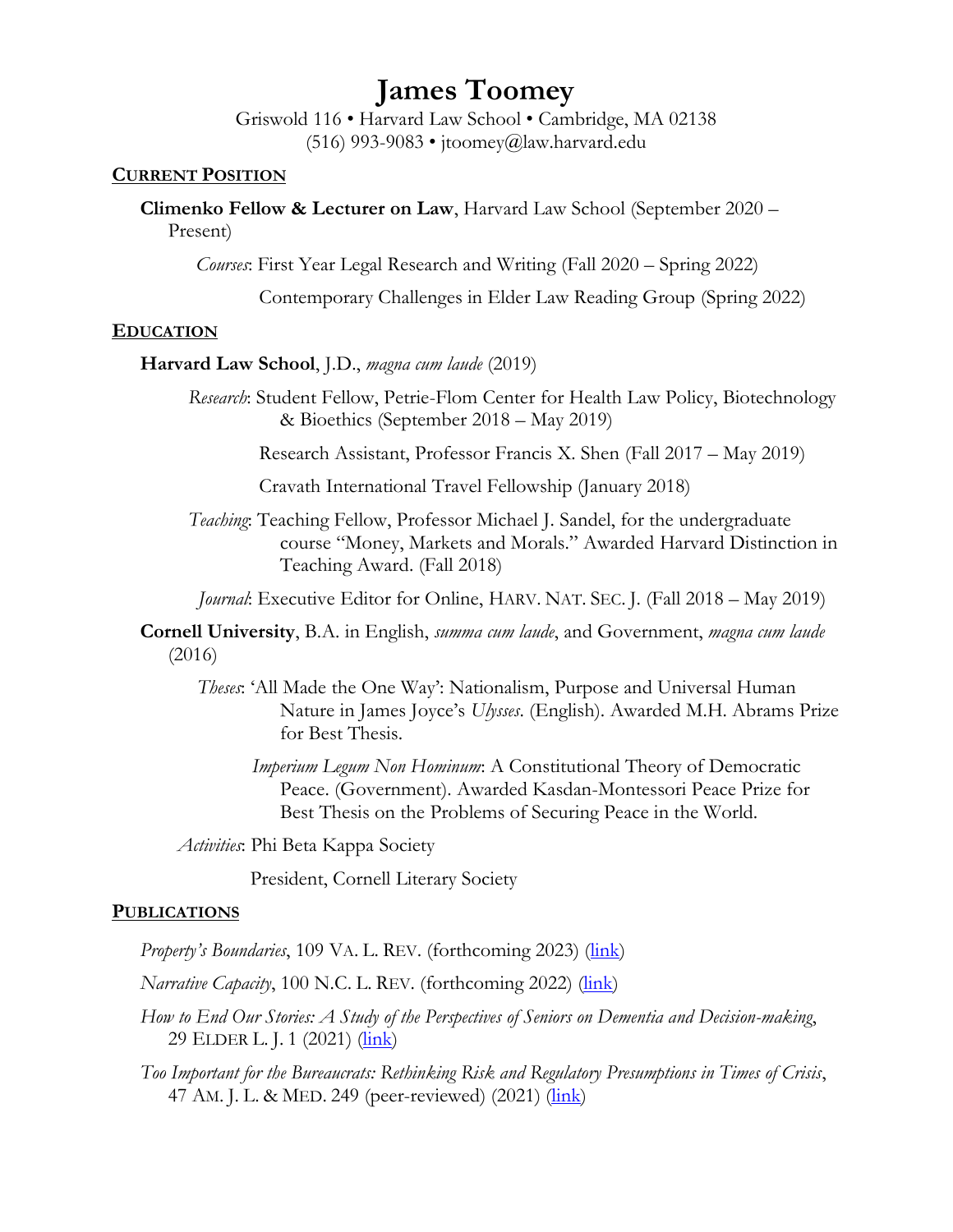- *'As Long As I'm Me': From Personhood to Personal Identity in Dementia and Decision-making*, 4 CANADIAN J. BIOETHICS 57 (2021) (peer-reviewed) [\(link\)](https://cjb-rcb.ca/index.php/cjb-rcb/article/view/326)
- *Constitutionalizing Nature's Law: Dignity and the Regulation of Biotechnology in Switzerland*, 7 J. L. & BIOSCIENCES 1 (2020) (peer-reviewed) [\(link\)](https://academic.oup.com/jlb/article/7/1/lsaa072/5981714)
- *Understanding the Perspectives of Seniors on Dementia and Decision-making*, 12 AJOB EMPIRICAL BIOETHICS 101 (2020) (peer-reviewed) [\(link\)](https://www.tandfonline.com/doi/full/10.1080/23294515.2020.1851807)

## **SHORTER WORKS**

- *Liberalism and Identity*, 21 AM. J. BIOETHICS 59 (2021), Open Peer Commentary to *Neutrality and Perfectionism in Public Health*, by Hafez Ismaili M'Hamdi [\(link\)](https://www.tandfonline.com/doi/full/10.1080/15265161.2021.1952337)
- *Is Noninvasive Prenatal Genetic Testing Eugenic?*, HASTINGS CEN. BIOETHICS F. (Dec. 13,  $2017$ )  $(\frac{\text{link}}{\text{link}})$

# **WORKING PAPERS**

*The Age of Fraud* (*link*)

## **JUDICIAL CLERKSHIP**

Hon. Stanley Marcus, U.S. Court of Appeals for the Eleventh Circuit (2019 – 2020)

## **RELEVANT WORK EXPERIENCE**

- Sullivan & Cromwell LLP—New York; London (summer 2018; summer 2019) *Summer Associate* (offer extended)
- U.S. Attorney's Office for the District of Massachusetts (spring 2018, January 2019) *Legal Intern*—*Healthcare Fraud*
- U.S. Attorney's Office for the Eastern District of New York (summer 2017) *Legal Intern—International Narcotics and Money Laundering*
- Securities Industry & Financial Markets Association (SIFMA) (summer 2016) *Intern—State Government Affairs; Senior Investor Protection Initiative*
- Cornell University Police Department (fall 2012 spring 2016) *Police Auxiliary*

#### **SELECTED COMMENTARY**

- *Equalizing the Genetic Lottery?*, BILL OF HEALTH, Jan. 12, 2022 [\(link\)](https://blog.petrieflom.law.harvard.edu/2022/01/12/equalizing-the-genetic-lottery/)
- *There's More to Decision-Making Capacity than Cognitive Function*, BILL OF HEALTH, Sept. 8,  $2021$  ( $\overline{\text{link}}$ )
- *Responsibly Developing Gene Drives: The GeneConvene Global Collaborative*, BILL OF HEALTH, Jan. 13, 2021  $(\frac{link}{)$
- *Book Review: Mary Ziegler's 'Abortion and the Law in America'*, BILL OF HEALTH, Dec. 2, 2020  $(\frac{\text{link}}{\text{link}})$